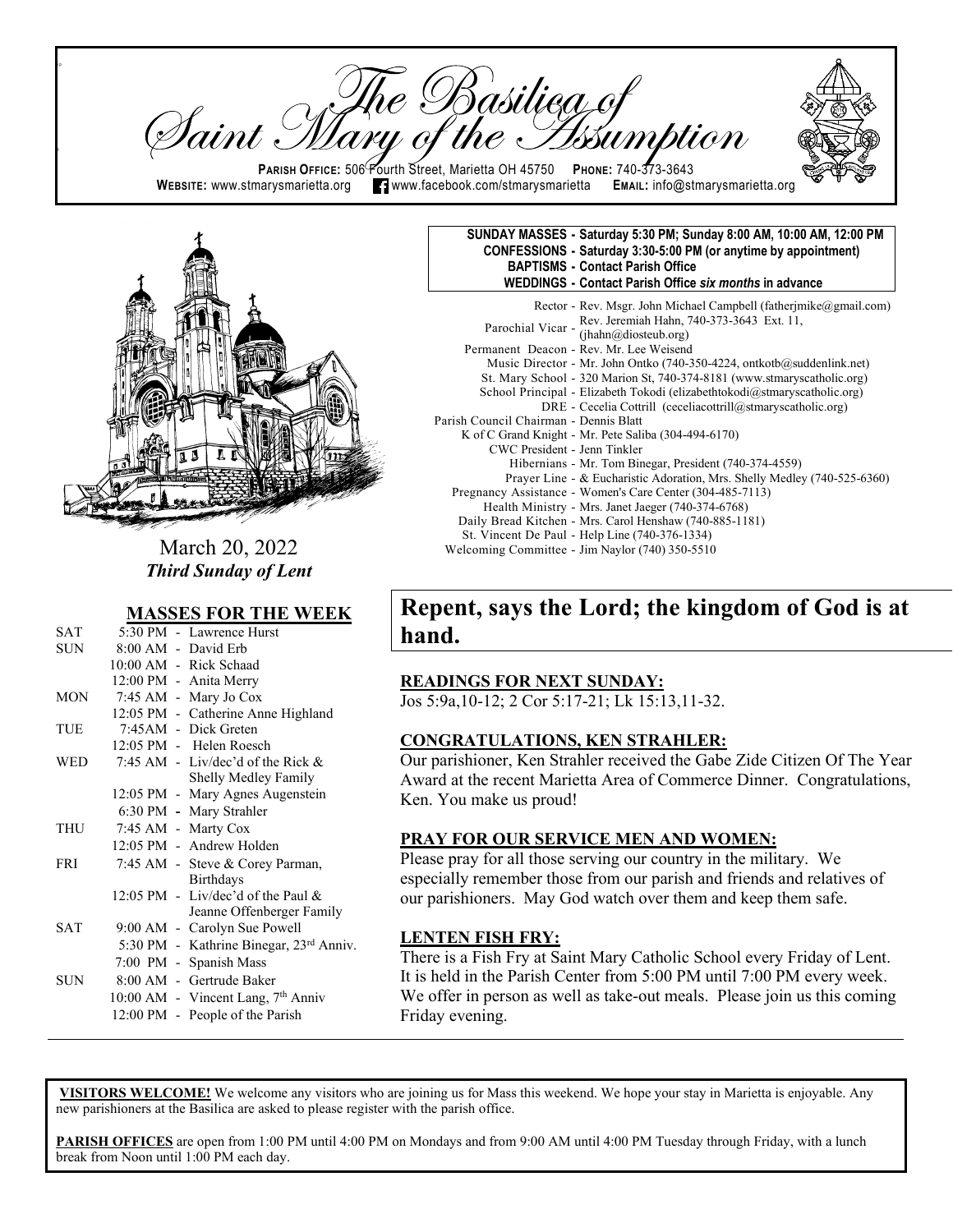|                   |                          | <b>MEETINGS AND EVENTS</b>                                            |
|-------------------|--------------------------|-----------------------------------------------------------------------|
| $6:15 \text{ PM}$ | $\overline{\phantom{a}}$ | Our Lady of Perpetual Help Devotions. See announcement.               |
| 7:00 PM           | $\sim$                   | RCIA in the Basilica Social Hall.                                     |
| $7:00$ PM         | $\overline{\phantom{a}}$ | St. Vincent dePaul Society Meeting in the Conference Room.            |
| 8:20 AM           | $\overline{\phantom{a}}$ | 7:00 PM – Eucharistic Adoration in the Chapel of the English Martyrs. |
| 8:20AM            | $\overline{\phantom{a}}$ | 7:00 PM – Eucharistic Adoration in the Chapel of the English Martyrs. |
| 5:00 PM           | $\overline{\phantom{a}}$ | Fish Fry at Saint Mary Catholic School.                               |
| $7:00$ PM         |                          | Stations of the Cross, Benediction, Confessions. See announcement.    |
|                   |                          |                                                                       |

## **The Lord Will Never Be Outdone In Generosity!**

| Total collection last weekend:                          | \$14,451.00 |
|---------------------------------------------------------|-------------|
| Amount needed each week to<br>meet the Basilica budget: | \$14,225.00 |

*God bless those who support our Basilica Parish!*

## **ONLINE GIVING**

Online giving is available at the Basilica. For more information, please visit this website: [http://www.stmarysmarietta.org](http://www.stmarysmarietta.org/) and go to the left side of the web page. Click on the GIVE ON LINE button to see more information or to sign up.

## **BASILICA FOUNDATION**

A fund has been established by the Marietta Community Foundation for the maintenance and repairs of our Basilica. This fund is separate from the monthly maintenance collection. Our goal is to have at least One Million in the fund before using it. To donate, contact the Community Foundation.

# **K of C NEWS**

**Golf League:** The K of C golf league will have its 2022 organizational meeting this Sunday, March  $20<sup>th</sup>$  at 7:00 PM at the hall. All 2021 teams are requested to have one member present. New teams need to contact Kenny Offenberger at 740-374-2943 or 740-350-4967 prior to the meeting.

**Grounds Clean-UP:** Knights will cleanup the grounds around the Basilica for Easter on Monday, April  $4<sup>th</sup>$ , from 4:00 PM to 6:00 PM. Mulching, parking lot cleanup, etc. will be done that evening. All parishioners are welcome to help- just show up. For more information, 740-525-0053.

## **ST. MARY CATHOLIC SCHOOL NEWS**

**Easter Candy Fundraiser:** St. Mary Catholic Home & School Organization is holding a fundraiser from now until April 10, 2022 with the popular Sarris Candies Company out of Pennsylvania. Ordering is completely online and every order ships directly to you within 72 hours of ordering for only \$5 per address. Our organization will profit 25% of all sales.

The Home & School Organization sponsors many things at our school, including treats for students and staff during Catholic Schools Week, prizes during Right to Read Week, traveling museums, field trips, fees for academic competitions, purchasing special school supplies such as a new laminator and so much more! Visit SarrisCandiesFundraising.com. and be sure to use the group code **10-3985.** (Entering a seller name is not necessary). Any questions, please contact [brimoore@stmaryscatholic.org](mailto:brimoore@stmaryscatholic.org)

### **Congratulations to St. Mary Catholic School**

**Alumni** Leslie Huffman and Mary Tokodi-Ruth for their efforts and role in helping the Lady Crusaderettes of Parkersburg Catholic with the Class AA State basketball title! Job well done!

St. Mary Catholic School is registering for the 2022-2023 Academic year. We offer classes in Preschool 3, Preschool 4 (1/2 day or full day options 3 to 5 days per week), PreKindergarten through  $8<sup>th</sup>$  grade. To learn more about our wonderful, and academically challenging school, please call the school office at 740-374-8181 or email Mrs. Bradley at

[tammibradley@stmaryscatholic.org](mailto:tammibradley@stmaryscatholic.org) 

## **CATHOLIC RELIEF SERVICES**

The Annual Catholic Relief Services collection will be taken up next weekend. Envelopes were provided with your packet. Please be generous.